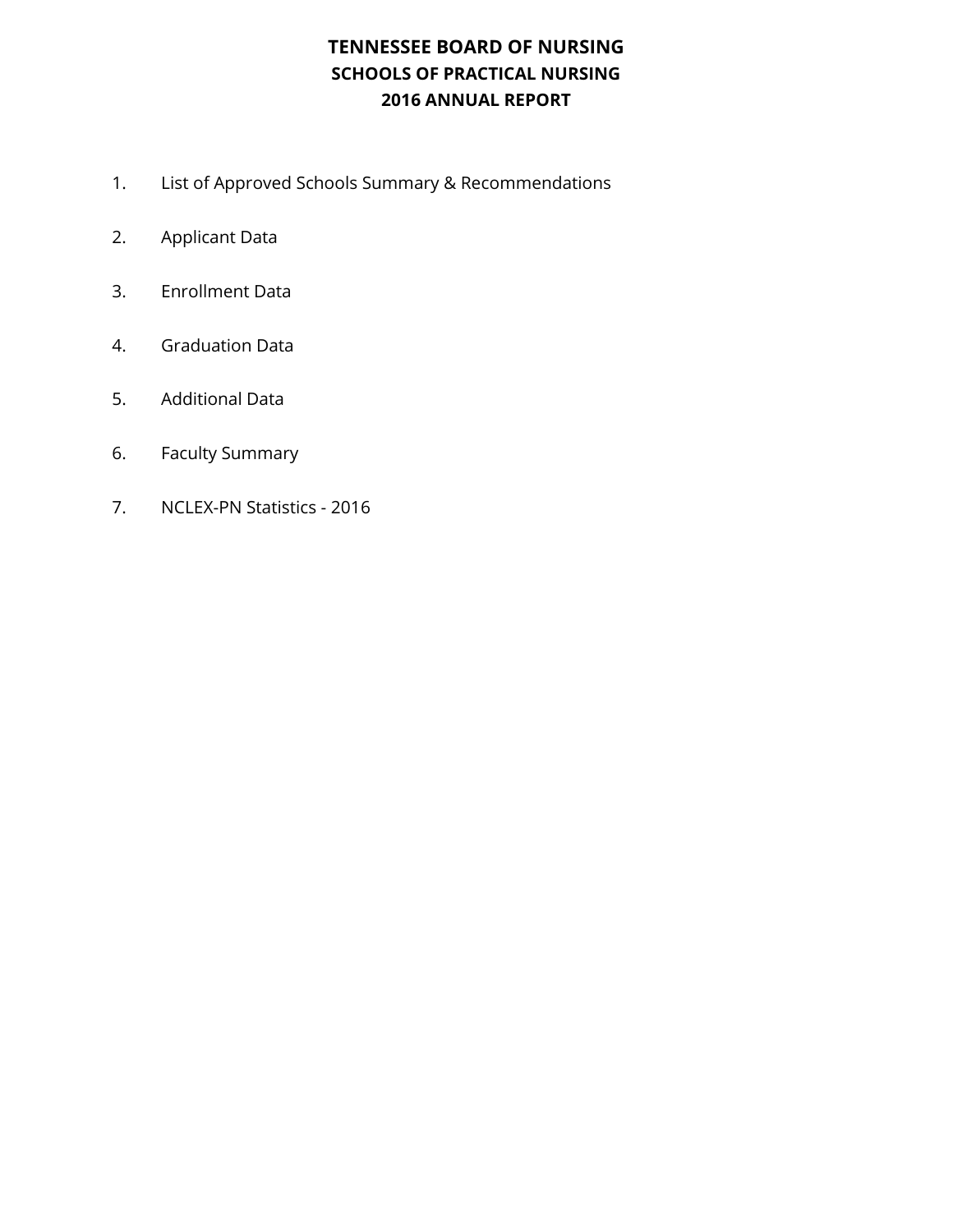# **2017 Approval Recommendations for Practical Nursing Programs**

| 1  | PRACTICAL NURSING SCHOOL                           | 2017 Approval Status | Comments                                               |
|----|----------------------------------------------------|----------------------|--------------------------------------------------------|
| 2  | <b>Appalachian Regional PN Progam</b>              | Full                 |                                                        |
| 3  | <b>Chattanooga College PN Program</b>              | Full                 |                                                        |
| 4  | <b>Chattanooga State CC PN Program</b>             | Appear for hearing   |                                                        |
| 5  | <b>Four Rivers Regional PN Program</b>             | Full                 | 82% pass rate; letter of<br>concern; progress-Aug 2017 |
| 6  | <b>Jackson Regional PN Program</b>                 | Full                 | 83% pass rate; letter of<br>concern; progress-Aug 2017 |
| 7  | <b>South Central Regional PN Program</b>           | Appear for hearing   |                                                        |
| 7  | TN College of Applied Technology - Athens          | Full                 |                                                        |
| 8  | TN College of Applied Technology - Crossville      | Full                 |                                                        |
| 9  | TN College of Applied Technology - Dickson         | Full                 |                                                        |
|    | 10 TN College of Applied Technology - Elizabethton | Full                 |                                                        |
| 11 | <b>TN College of Applied Technology - Harriman</b> | Full                 |                                                        |
|    | 12   TN College of Applied Technology - Hartsville | Full                 |                                                        |
|    | 13 TN College of Applied Technology - Hohenwald    | Full                 |                                                        |
|    | 14   TN College of Applied Technology - Knoxville  | Full                 |                                                        |
|    | 15 TN College of Applied Technology - Livingston   | Full                 |                                                        |
|    | 16 TN College of Applied Technology - Memphis      | Full                 | 78% pass rate; letter of<br>concern; progress-Aug 2017 |
|    | 17   TN College of Applied Technology - Morristown | Full                 |                                                        |
|    | 18 TN College of Applied Technology - Murfreesboro | Full                 | 78% pass rate; letter of<br>concern; progress-Aug 2017 |
|    | 19 TN College of Applied Technology - Nashville    | Full                 |                                                        |
|    | 20 TN College of Applied Technology - Paris        | Full                 |                                                        |
|    | 21 Tennessee Valley Regional PN Program            | Full                 |                                                        |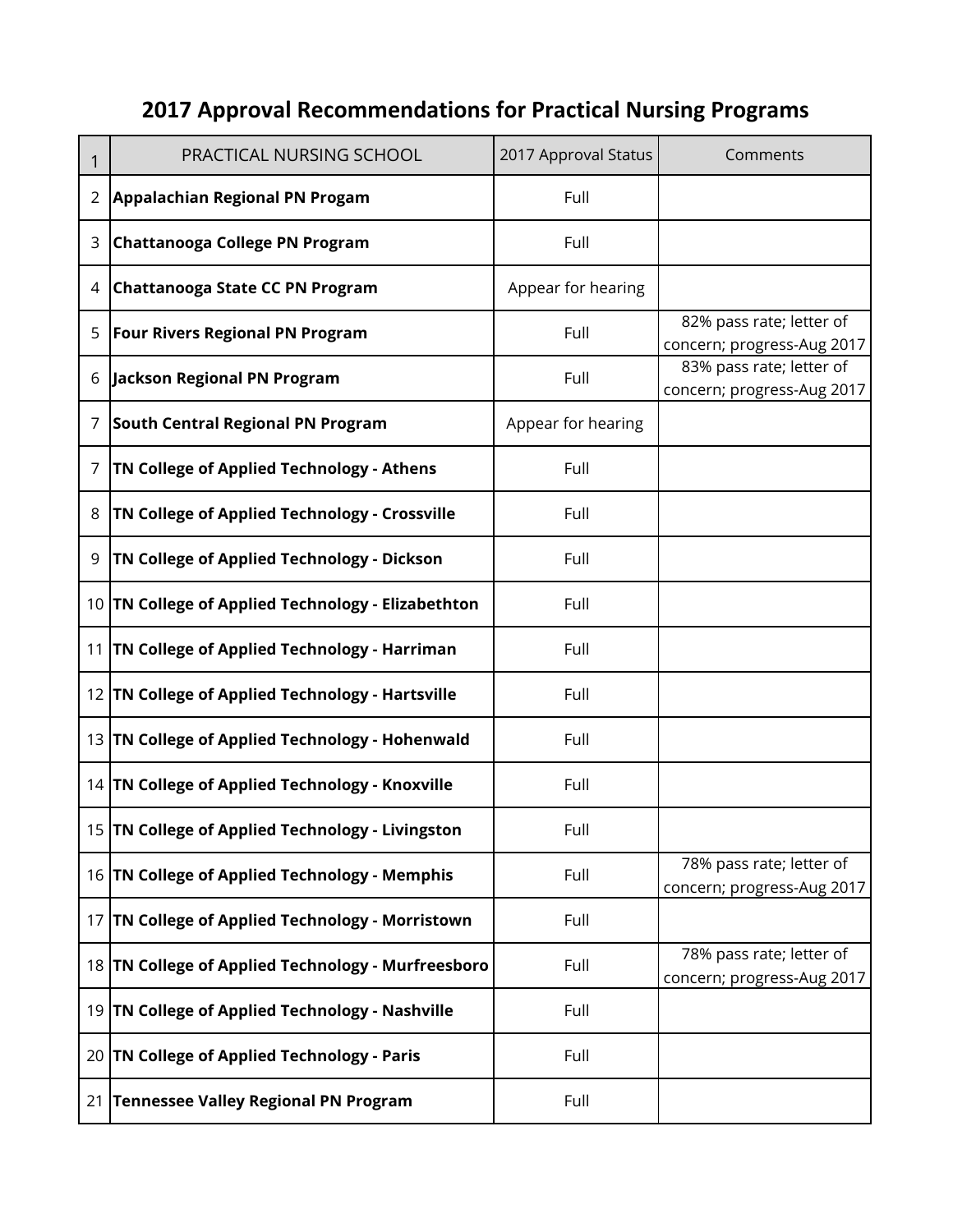|                                                                                                                                                                                                 | <b>TENNESSEE PRACTICAL NURSING PROGRAMS</b>         |                                                                                       |                        |               |  |
|-------------------------------------------------------------------------------------------------------------------------------------------------------------------------------------------------|-----------------------------------------------------|---------------------------------------------------------------------------------------|------------------------|---------------|--|
|                                                                                                                                                                                                 |                                                     | <b>2016 APPLICANT DATA</b>                                                            |                        |               |  |
|                                                                                                                                                                                                 |                                                     | Applicant Data for 12 Month Reporting Period<br>(November 1, 2015 - October 31, 2016) |                        |               |  |
| School                                                                                                                                                                                          | Seats for New<br>Students                           | Qualified<br>Applicants                                                               | Admitted<br>Applicants | New Enrollees |  |
| <b>Appalachian Regional PN</b>                                                                                                                                                                  | 100                                                 | 68                                                                                    | 68                     | 58            |  |
| <b>Chattanooga College PN</b>                                                                                                                                                                   | $\mathbf 0$                                         | 35                                                                                    | $\mathbf 0$            | $\mathbf 0$   |  |
| <b>Chattanooga State CC PN</b>                                                                                                                                                                  | 113                                                 | 103                                                                                   | 103                    | 103           |  |
| <b>Four Rivers Regional PN</b>                                                                                                                                                                  | 200                                                 | 277                                                                                   | 194                    | 178           |  |
| Jackson Regional PN                                                                                                                                                                             | unlimited                                           | 296                                                                                   | 189                    | 181           |  |
| South Central Regional PN                                                                                                                                                                       | 48                                                  | 60                                                                                    | 48                     | 45            |  |
| <b>TCAT - Athens</b>                                                                                                                                                                            | 55                                                  | 47                                                                                    | 44                     | 44            |  |
| <b>TCAT - Crossville</b>                                                                                                                                                                        | 104                                                 | 80                                                                                    | 80                     | 46            |  |
| <b>TCAT - Dickson</b>                                                                                                                                                                           | 138                                                 | 184                                                                                   | 156                    | 130           |  |
| <b>TCAT - Elizabethton</b>                                                                                                                                                                      | unlimited                                           | 180                                                                                   | 180                    | 168           |  |
| <b>TCAT - Harriman</b>                                                                                                                                                                          | 80                                                  | 72                                                                                    | 72                     | 59            |  |
| <b>TCAT - Hartsville</b>                                                                                                                                                                        | 68                                                  | 141                                                                                   | 78                     | 46            |  |
| <b>TCAT - Hohenwald</b>                                                                                                                                                                         | 78                                                  | 76                                                                                    | 76                     | 76            |  |
| <b>TCAT - Knoxville</b>                                                                                                                                                                         | 165                                                 | 175                                                                                   | 175                    | 113           |  |
| <b>TCAT - Livingston</b>                                                                                                                                                                        | 105                                                 | 109                                                                                   | 103                    | 103           |  |
| <b>TCAT - Memphis</b>                                                                                                                                                                           | 70                                                  | 85                                                                                    | 73                     | 71            |  |
| <b>TCAT - Morristown</b>                                                                                                                                                                        | Unlimited main<br>campus, 15 each<br>satellite site | 158                                                                                   | 101                    | 92            |  |
| <b>TCAT - Murfreesboro</b>                                                                                                                                                                      | 90                                                  | 139                                                                                   | 72                     | 61            |  |
| <b>TCAT - Nashville</b>                                                                                                                                                                         | 229                                                 | 229                                                                                   | 229                    | 206           |  |
| <b>TCAT - Paris</b>                                                                                                                                                                             | 102                                                 | 164                                                                                   | 100                    | 92            |  |
| <b>TN Valley Regional PN</b>                                                                                                                                                                    | 124                                                 | 173                                                                                   | 124                    | 121           |  |
| <b>TOTALS</b>                                                                                                                                                                                   | $1849 +$                                            | 2851                                                                                  | 2265                   | 1993          |  |
|                                                                                                                                                                                                 |                                                     |                                                                                       |                        |               |  |
| Seats for new students = total number of seats available for newly admitted students.                                                                                                           |                                                     |                                                                                       |                        |               |  |
| <b>Qualified applicants</b> = total number of individuals who submitted complete applications on<br>time and who met all institutional requirements for formal admission to the nursing program |                                                     |                                                                                       |                        |               |  |
| <b>Admitted applicants</b> = total number of individuals who received official notice form the program<br>that they were invited to begin the nursing program.                                  |                                                     |                                                                                       |                        |               |  |
| New enrollees = total number of admitted applicants who enrolled for the first time and were                                                                                                    |                                                     |                                                                                       |                        |               |  |

still enrolled after the first two weeks.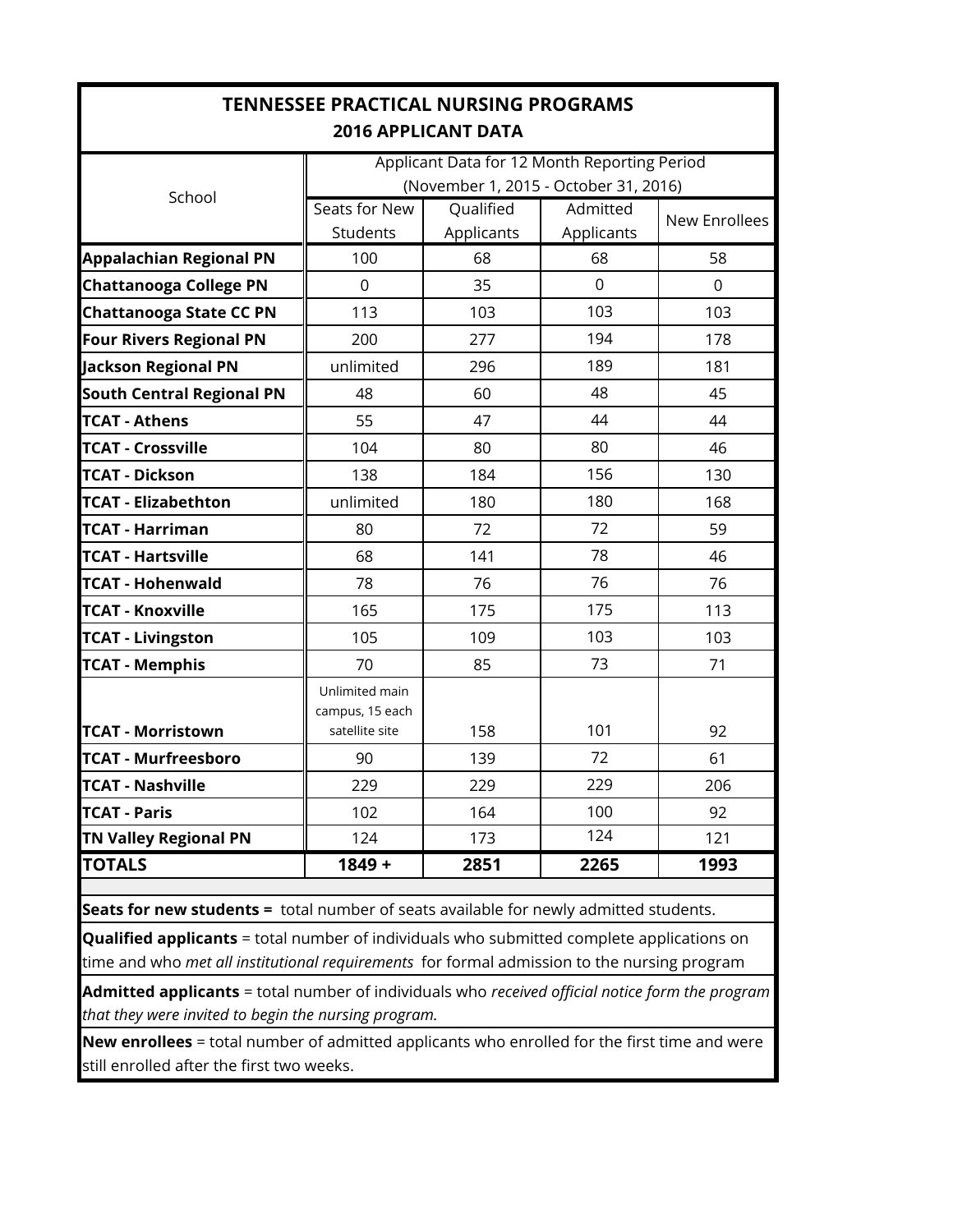| <b>ENROLLMENT DATA: FALL TERM CENSUS DATE</b> |                |            |                |            |                |            |                |            |  |  |  |  |  |  |
|-----------------------------------------------|----------------|------------|----------------|------------|----------------|------------|----------------|------------|--|--|--|--|--|--|
| School                                        |                | 2013       |                | 2014       |                | 2015       |                | 2016       |  |  |  |  |  |  |
|                                               | 2013           | Enrollment | 2014           | Enrollment | Classes        | Enrollment | Classes        | Enrollment |  |  |  |  |  |  |
| <b>Appalachian Regional PN</b>                | 4              | 57         | 4              | 92         | $\overline{4}$ | 78         | 3              | 60         |  |  |  |  |  |  |
| <b>Chattanooga College PN</b>                 | 1              | 30         | 1              | 28         | 1              | 44         | $\Omega$       | $\Omega$   |  |  |  |  |  |  |
| <b>Chattanooga State CC PN</b>                | 3              | 95         | 3              | 111        | 3              | 106        | 3              | 94         |  |  |  |  |  |  |
| <b>Four Rivers Regional PN</b>                | 6              | 94         | 7              | 132        | 8              | 128        | 8              | 150        |  |  |  |  |  |  |
| <b>Jackson Regional PN</b>                    | 7              | 131        | 7              | 145        | $\overline{7}$ | 168        | $\overline{7}$ | 167        |  |  |  |  |  |  |
| <b>South Central Regional PN</b>              | 1              | 23         | 1              | 24         | $\overline{3}$ | 46         | 3              | 45         |  |  |  |  |  |  |
| <b>TCAT - Athens</b>                          | 1              | 41         | 1              | 39         | 1              | 43         | $\mathbf{1}$   | 44         |  |  |  |  |  |  |
| <b>TCAT - Crossville</b>                      |                |            | 2              | 44         | 2              | 62         | $\overline{2}$ | 80         |  |  |  |  |  |  |
| <b>TCAT - Dickson</b>                         | 4              | 101        | 4              | 99         | $\overline{4}$ | 118        | 4              | 114        |  |  |  |  |  |  |
| <b>TCAT - Elizabethton</b>                    | 3              | 165        | 3              | 159        | $\overline{3}$ | 144        | 3              | 151        |  |  |  |  |  |  |
| <b>TCAT - Harriman</b>                        |                |            | 1              | 45         | 2              | 63         | $\overline{2}$ | 54         |  |  |  |  |  |  |
| <b>TCAT - Hartsville</b>                      | 3              | 75         | 3              | 67         | 3              | 66         | $\overline{2}$ | 43         |  |  |  |  |  |  |
| <b>TCAT - Hohenwald</b>                       | 3              | 67         | 3              | 70         | $\overline{4}$ | 67         | 4              | 66         |  |  |  |  |  |  |
| TCAT - Knoxville                              | 3              | 129        | 3              | 114        | 3              | 126        | $\overline{4}$ | 109        |  |  |  |  |  |  |
| <b>TCAT - Livingston</b>                      | $\overline{2}$ | 81         | 4              | 67         | 4              | 86         | 3              | 91         |  |  |  |  |  |  |
| <b>TCAT - Memphis</b>                         | $\overline{2}$ | 61         | 4              | 59         | $\mathbf{1}$   | 66         | $\overline{2}$ | 71         |  |  |  |  |  |  |
| <b>TCAT - Morristown</b>                      | 4              | 82         | $\overline{4}$ | 88         | $\overline{4}$ | 87         | 4              | 87         |  |  |  |  |  |  |
| TCAT - Murfreesboro                           |                |            | 1              | 27         | 3              | 69         | $\overline{2}$ | 63         |  |  |  |  |  |  |
| <b>TCAT - Nashville</b>                       | 4              | 109        | 3              | 118        | 4              | 128        | $\overline{4}$ | 132        |  |  |  |  |  |  |
| <b>I</b> TCAT - Paris                         | $\overline{4}$ | 75         | 4              | 106        | 3              | 78         | $\overline{4}$ | 77         |  |  |  |  |  |  |
| <b>TN Valley Regional PN</b>                  | 5              | 152        | 4              | 86         | 4              | 108        | 4              | 110        |  |  |  |  |  |  |
| <b>TOTAL</b>                                  | 63             | 1670       | 67             | 1720       | 71             | 1881       | 69             | 1808       |  |  |  |  |  |  |
|                                               |                |            |                |            |                |            |                |            |  |  |  |  |  |  |

**TENNESSEE PRACTICAL NURSING PROGRAMS**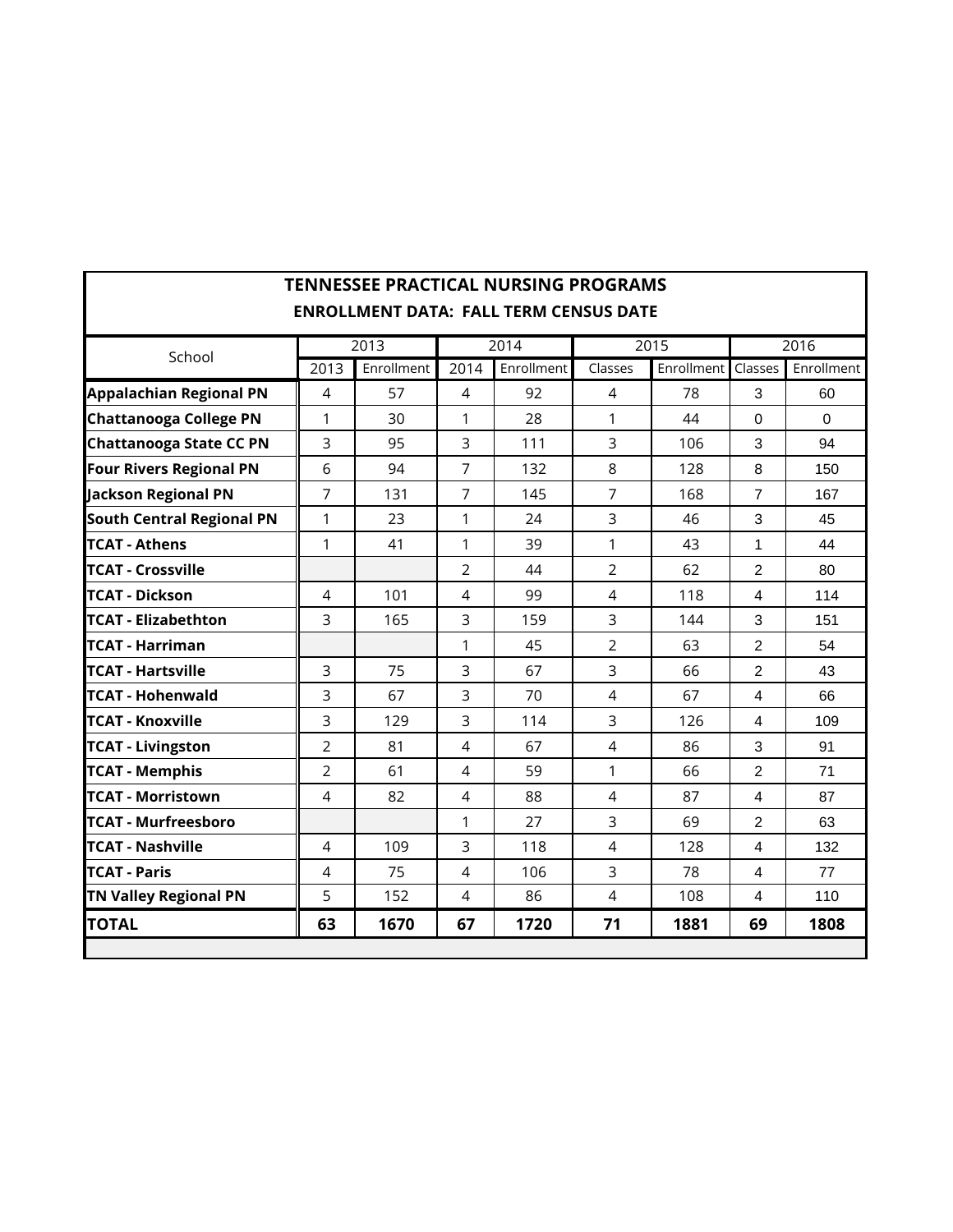| <b>TENNESSEE PRACTICAL NURSING PROGRAMS</b><br><b>2016 GRADUATION</b> |                                                                                         |      |      |      |  |  |  |  |  |  |  |  |
|-----------------------------------------------------------------------|-----------------------------------------------------------------------------------------|------|------|------|--|--|--|--|--|--|--|--|
| School                                                                | Graduation Data for 12 Month Reporting Periods<br>(November 1, 2015 - October 31, 2016) |      |      |      |  |  |  |  |  |  |  |  |
|                                                                       | 2013                                                                                    | 2014 | 2015 | 2016 |  |  |  |  |  |  |  |  |
| <b>Appalachian Regional PN</b>                                        | 66                                                                                      | 47   | 76   | 60   |  |  |  |  |  |  |  |  |
| <b>Chattannoga College PN</b>                                         | 22                                                                                      | 16   | 17   | 20   |  |  |  |  |  |  |  |  |
| <b>Chattanooga State CC PN</b>                                        | 91                                                                                      | 89   | 101  | 99   |  |  |  |  |  |  |  |  |
| <b>Four Rivers Regional PN</b>                                        | 116                                                                                     | 89   | 76   | 92   |  |  |  |  |  |  |  |  |
| <b>Jackson Regional PN</b>                                            | 104                                                                                     | 111  | 110  | 120  |  |  |  |  |  |  |  |  |
| <b>Plateau-Valley Regional PN</b>                                     | 78                                                                                      | 69   | 14   |      |  |  |  |  |  |  |  |  |
| <b>South Central Regional PN</b>                                      | 23                                                                                      | 21   | 17   | 41   |  |  |  |  |  |  |  |  |
| <b>TCAT - Athens</b>                                                  | 17                                                                                      | 34   | 34   | 38   |  |  |  |  |  |  |  |  |
| <b>TCAT - Crossville</b>                                              |                                                                                         |      | 32   | 39   |  |  |  |  |  |  |  |  |
| <b>TCAT - Dickson</b>                                                 | 91                                                                                      | 98   | 84   | 90   |  |  |  |  |  |  |  |  |
| <b>TCAT - Elizabethton</b>                                            | 141                                                                                     | 115  | 125  | 115  |  |  |  |  |  |  |  |  |
| <b>TCAT - Harriman</b>                                                |                                                                                         |      | 32   | 36   |  |  |  |  |  |  |  |  |
| <b>TCAT - Hartsville</b>                                              | 71                                                                                      | 64   | 51   | 50   |  |  |  |  |  |  |  |  |
| <b>TCAT - Hohenwald</b>                                               | 55                                                                                      | 63   | 58   | 58   |  |  |  |  |  |  |  |  |
| <b>TCAT - Knoxville</b>                                               | 106                                                                                     | 115  | 105  | 107  |  |  |  |  |  |  |  |  |
| <b>TCAT - Livingston</b>                                              | 85                                                                                      | 72   | 58   | 76   |  |  |  |  |  |  |  |  |
| <b>TCAT - Memphis</b>                                                 | 44                                                                                      | 46   | 40   | 46   |  |  |  |  |  |  |  |  |
| <b>TCAT - Morristown</b>                                              | 66                                                                                      | 65   | 61   | 70   |  |  |  |  |  |  |  |  |
| <b>TCAT - Murfreesboro</b>                                            |                                                                                         |      | 27   | 59   |  |  |  |  |  |  |  |  |
| <b>TCAT - Nashville</b>                                               | 75                                                                                      | 84   | 80   | 78   |  |  |  |  |  |  |  |  |
| <b>TCAT - Paris</b>                                                   | 69                                                                                      | 51   | 43   | 69   |  |  |  |  |  |  |  |  |
| <b>TN Valley Regional PN</b>                                          | 110                                                                                     | 113  | 79   | 66   |  |  |  |  |  |  |  |  |
| <b>TOTAL</b>                                                          | 1430                                                                                    | 1362 | 1320 | 1429 |  |  |  |  |  |  |  |  |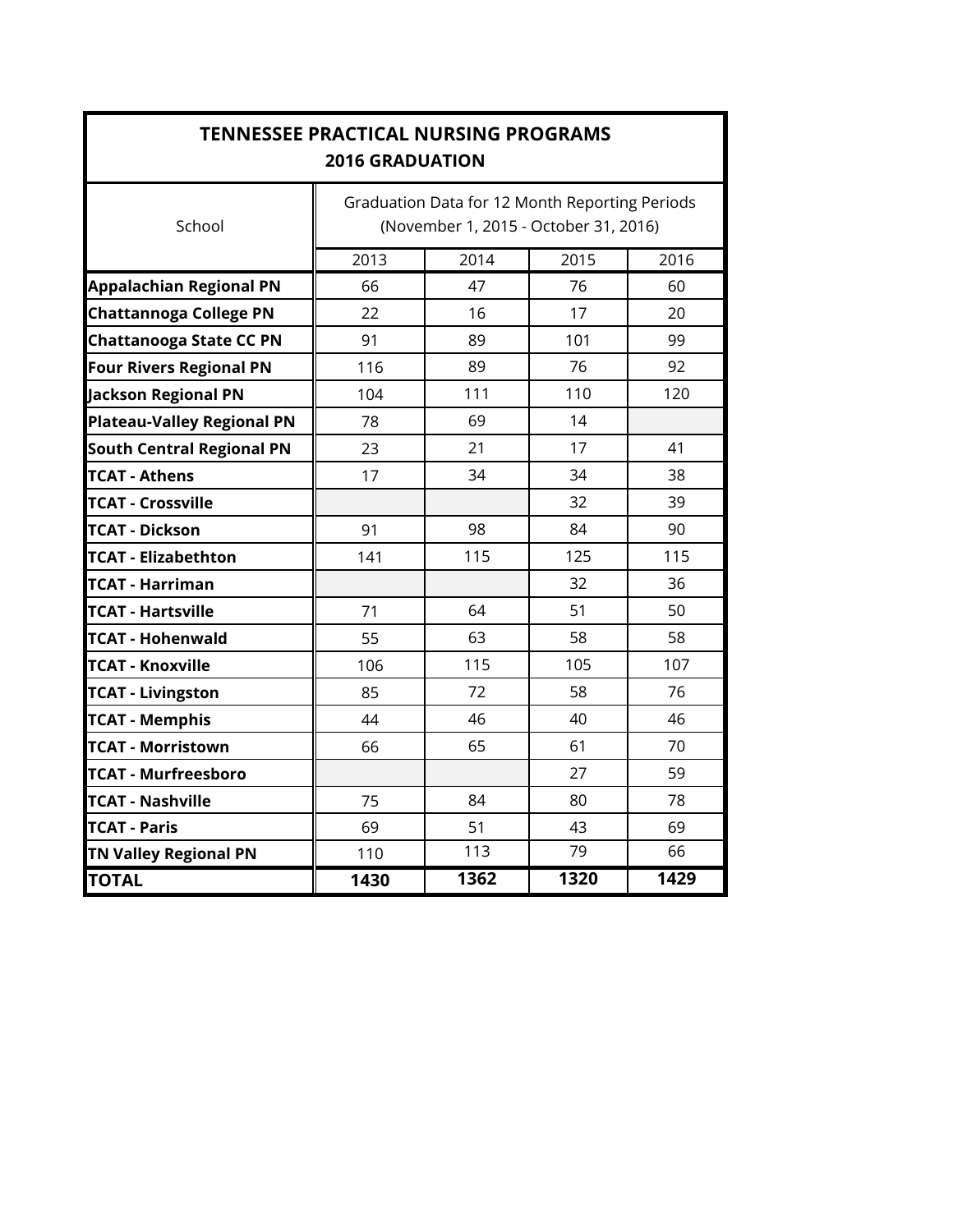| <b>TENNESSEE PRACTICAL NURSING PROGRAMS</b><br><b>2016 ADDITIONAL DATA</b> |                            |                        |                                |            |  |  |  |  |  |  |  |  |  |
|----------------------------------------------------------------------------|----------------------------|------------------------|--------------------------------|------------|--|--|--|--|--|--|--|--|--|
| School                                                                     | Articulation<br>Agreements | <b>Predicator Test</b> | Predictor<br><b>Test Score</b> | Simulation |  |  |  |  |  |  |  |  |  |
| <b>Appalachian Regional PN</b>                                             | <b>No</b>                  | ATI                    | 92%                            | $0 - 24%$  |  |  |  |  |  |  |  |  |  |
| <b>Chattanooga College PN</b>                                              | <b>No</b>                  | Kaplan                 | 73%                            | $0 - 24%$  |  |  |  |  |  |  |  |  |  |
| <b>Chattanooga State CC PN</b>                                             | Yes                        | <b>HESI</b>            | 850-900                        | 0-24%      |  |  |  |  |  |  |  |  |  |
| <b>Four Rivers Regional PN</b>                                             | No                         | Kaplan/Hesi            | 75/900                         | $0 - 24%$  |  |  |  |  |  |  |  |  |  |
| <b>Jackson Regional PN</b>                                                 | <b>No</b>                  | Kaplan                 | 65%                            | $0 - 24%$  |  |  |  |  |  |  |  |  |  |
| <b>South Central Reg PN</b>                                                | <b>No</b>                  | None                   | N/A                            | 0-24%      |  |  |  |  |  |  |  |  |  |
| <b>TCAT - Athens</b>                                                       | <b>No</b>                  | Kaplan                 | 75                             | 0-24%      |  |  |  |  |  |  |  |  |  |
| <b>TCAT - Crossville</b>                                                   | <b>No</b>                  | None                   | N/A                            | $0 - 24%$  |  |  |  |  |  |  |  |  |  |
| <b>TCAT - Dickson</b>                                                      | <b>No</b>                  | <b>HESI</b>            | Pass/Fail                      | $0 - 24%$  |  |  |  |  |  |  |  |  |  |
| <b>TCAT - Elizabethton</b>                                                 | <b>No</b>                  | ATI                    | 85                             | 25-49%     |  |  |  |  |  |  |  |  |  |
| <b>TCAT - Harriman</b>                                                     | <b>No</b>                  | Kaplan                 | 70                             | $0 - 24%$  |  |  |  |  |  |  |  |  |  |
| <b>TCAT - Hartsville</b>                                                   | <b>No</b>                  | Kaplan                 | <b>TBD</b>                     | 0-24%      |  |  |  |  |  |  |  |  |  |
| <b>TCAT - Hohenwald</b>                                                    | Yes                        | None                   | N/A                            | $0 - 24%$  |  |  |  |  |  |  |  |  |  |
| <b>TCAT - Knoxville</b>                                                    | Yes                        | ATI                    | 85%                            | 0-24%      |  |  |  |  |  |  |  |  |  |
| <b>TCAT - Livingston</b>                                                   | <b>No</b>                  | None                   | N/A                            | $0 - 24%$  |  |  |  |  |  |  |  |  |  |
| <b>TCAT - Memphis</b>                                                      | <b>No</b>                  | Kaplan                 | 76%                            | 0-24%      |  |  |  |  |  |  |  |  |  |
| <b>TCAT - Morristown</b>                                                   | Yes                        | None                   | N/A                            | $0 - 24%$  |  |  |  |  |  |  |  |  |  |
| <b>TCAT - Murfreesboro</b>                                                 | <b>No</b>                  | Kaplan                 | 76                             | 0-24%      |  |  |  |  |  |  |  |  |  |
| <b>TCAT - Nashville</b>                                                    | <b>No</b>                  | None                   | N/A                            | 0-24%      |  |  |  |  |  |  |  |  |  |
| <b>TCAT - Paris</b>                                                        | Yes                        | <b>HESI</b>            | 850                            | 25-49%     |  |  |  |  |  |  |  |  |  |
| <b>TN Valley Regional PN</b>                                               | No                         | HESI/Kaplan            | 850                            | 0-24%      |  |  |  |  |  |  |  |  |  |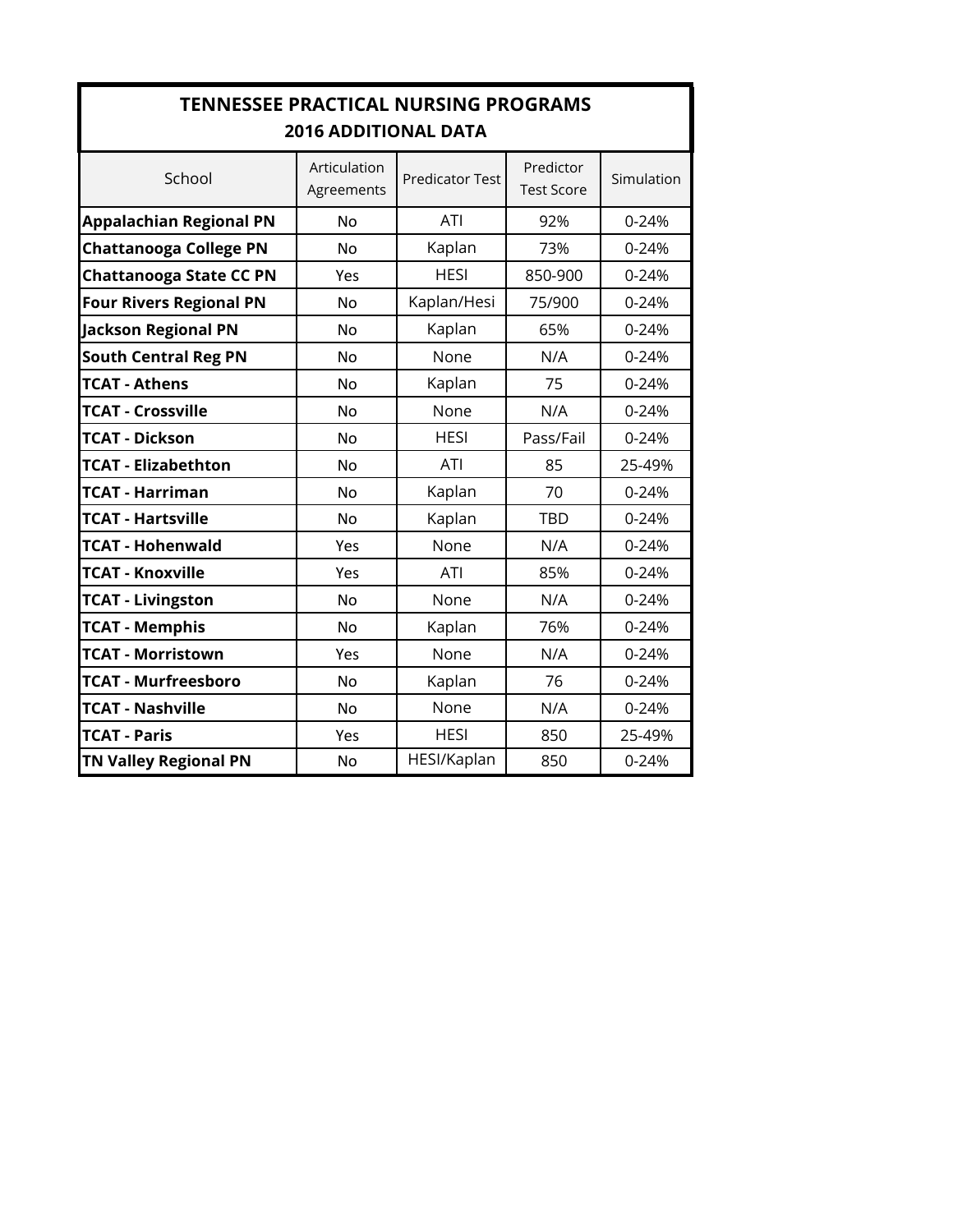### **TENNESSEE PRACTICAL NURSING PROGRAMS**

**2016 ANNUAL REPORT**

**FULL-TIME FACULTY**

| School                           | Full-time faculty |                |              |                |                | Age of faculty |              | By Highest Nursing Degree |              |              |                |                |             |
|----------------------------------|-------------------|----------------|--------------|----------------|----------------|----------------|--------------|---------------------------|--------------|--------------|----------------|----------------|-------------|
|                                  | Number            | Vacancy        | $30$ yr      | $31 - 40$      | $41 - 50$      | $51 - 60$      | 61-70        | >70 yr                    | Diploma      | <b>AD</b>    | <b>BSN</b>     | <b>MSN</b>     | Doc.        |
| <b>Appalachian Regional PN</b>   | 5                 | $\Omega$       | $\Omega$     | $\mathbf{1}$   | $\overline{2}$ | $\overline{2}$ | $\Omega$     | $\Omega$                  | $\Omega$     | $\mathbf{1}$ | 4              | $\Omega$       | $\Omega$    |
| <b>Chattanooga College PN</b>    | $\overline{2}$    | $\Omega$       | $\mathbf{0}$ | $\mathbf{0}$   | $\mathbf{1}$   | $\mathbf{1}$   | $\Omega$     | 0                         | $\Omega$     | $\Omega$     | 0              | $\overline{2}$ | $\mathbf 0$ |
| <b>Chattanooga State CC PN</b>   | 6                 | 0              | $\mathbf{0}$ | $\mathbf 0$    | 2              | 3              | 1            | 0                         | $\mathbf 0$  | $\mathbf{1}$ | 3              | $\overline{2}$ | 0           |
| <b>Four Rivers Regional PN</b>   | 8                 | 1              | 1            | $\overline{2}$ | $\overline{4}$ | $\mathbf{1}$   | $\Omega$     | $\mathbf 0$               | $\mathbf 0$  | 4            | 4              | $\Omega$       | 0           |
| <b>Jackson Regional PN</b>       | 8                 | $\Omega$       | $\mathbf 0$  | $\Omega$       | 2              | 4              | 2            | $\Omega$                  | $\Omega$     | 4            | 3              | 1              | 0           |
| <b>South Central Regional PN</b> | 4                 | $\Omega$       | $\mathbf 0$  | $\mathbf{1}$   | 2              | $\mathbf{1}$   | $\Omega$     | 0                         | $\Omega$     | $\mathbf{1}$ | 3              | $\Omega$       | 0           |
| <b>TCAT - Athens</b>             | 0                 | $\Omega$       | $\mathbf 0$  | $\mathbf{1}$   | $\Omega$       | $\overline{2}$ | $\Omega$     | $\Omega$                  | $\Omega$     | $\mathbf{1}$ | $\overline{2}$ | $\Omega$       | 0           |
| <b>TCAT - Crossville</b>         | 3                 | 1              | $\mathbf{0}$ | $\Omega$       | $\Omega$       | $\overline{3}$ | $\Omega$     | 0                         | $\Omega$     | $\Omega$     | 3              | $\Omega$       | $\Omega$    |
| <b>TCAT - Dickson</b>            | 7                 | $\Omega$       | 1            | $\mathbf{0}$   | 4              | $\overline{2}$ | $\Omega$     | $\Omega$                  | $\Omega$     | 3            | 3              | $\mathbf{1}$   | 0           |
| <b>TCAT - Elizabethton</b>       | 5                 | $\overline{2}$ | 0            | $\mathbf{1}$   | 3              | $\Omega$       | $\mathbf{1}$ | 0                         | $\Omega$     | $\mathbf{1}$ | $\overline{2}$ | $\overline{2}$ | 0           |
| <b>TCAT - Harriman</b>           | 3                 | $\Omega$       | $\mathbf{1}$ | $\Omega$       | $\Omega$       | $\overline{2}$ | $\Omega$     | $\mathbf{0}$              | $\Omega$     | $\mathbf{1}$ | $\overline{2}$ | $\Omega$       | $\mathbf 0$ |
| <b>TCAT - Hartsville</b>         | 2                 | 1              | $\mathbf 0$  | $\Omega$       | $\overline{2}$ | $\Omega$       | $\Omega$     | $\mathbf{0}$              | $\Omega$     | $\mathbf{1}$ | 1              | $\Omega$       | 0           |
| <b>TCAT - Hohenwald</b>          | 6                 | $\Omega$       | $\mathbf 0$  | $\mathbf{1}$   | $\mathbf{1}$   | 3              | 1            | $\Omega$                  | $\Omega$     | 4            | $\overline{2}$ | $\Omega$       | 0           |
| <b>TCAT - Knoxville</b>          | 7                 | $\Omega$       | $\mathbf 0$  | $\mathbf 0$    | $\mathbf{1}$   | 4              | 1            | $\mathbf{1}$              | $\mathbf{1}$ | $\mathbf 0$  | 5              | 1              | 0           |
| <b>TCAT - Livingston</b>         | 4                 | 0              | $\mathbf 0$  | $\mathbf{1}$   | $\Omega$       | $\overline{2}$ | $\mathbf{1}$ | 0                         | $\Omega$     | 2            | 2              | 0              | 0           |
| <b>TCAT - Memphis</b>            | 5                 | 0              | $\mathbf 0$  | $\mathbf{1}$   | $\overline{2}$ | 1              | 1            | 0                         | $\Omega$     | 1            | $\overline{2}$ | 2              | 0           |
| <b>TCAT - Morristown</b>         | 7                 | 0              | $\mathbf{0}$ | $\Omega$       | 2              | 5              | $\Omega$     | 0                         | $\Omega$     | 2            | 4              | 1              | $\Omega$    |
| <b>TCAT - Murfreesboro</b>       | 4                 | $\Omega$       | 0            | $\mathbf 0$    | $\mathbf{1}$   | $\overline{2}$ | 1            | 0                         | $\Omega$     | $\mathbf{1}$ | 2              | 1              | 0           |
| <b>TCAT - Nashville</b>          | 8                 | $\Omega$       | $\mathbf 0$  | $\mathbf 0$    | 2              | 5              | 0            | $\mathbf{1}$              | $\mathbf 0$  | 2            | 3              | 3              | 0           |
| <b>TCAT - Paris</b>              | 5                 | $\Omega$       | $\mathbf{0}$ | $\mathbf{1}$   | 3              | $\mathbf{1}$   | $\mathbf{0}$ | 0                         | $\Omega$     | $\mathbf{1}$ | 4              | $\Omega$       | 0           |
| <b>TN Valley Regional PN</b>     | 4                 | $\mathbf{1}$   | 0            | $\mathbf{1}$   | 2              | $\mathbf{0}$   | $\mathbf{1}$ | 0                         | $\mathbf 0$  | 3            | 1              | $\mathbf 0$    | $\mathbf 0$ |
| <b>TOTALS</b>                    | 103               | 6              | 3            | 11             | 36             | 44             | 10           | $\overline{2}$            | 1            | 34           | 55             | 16             | 0           |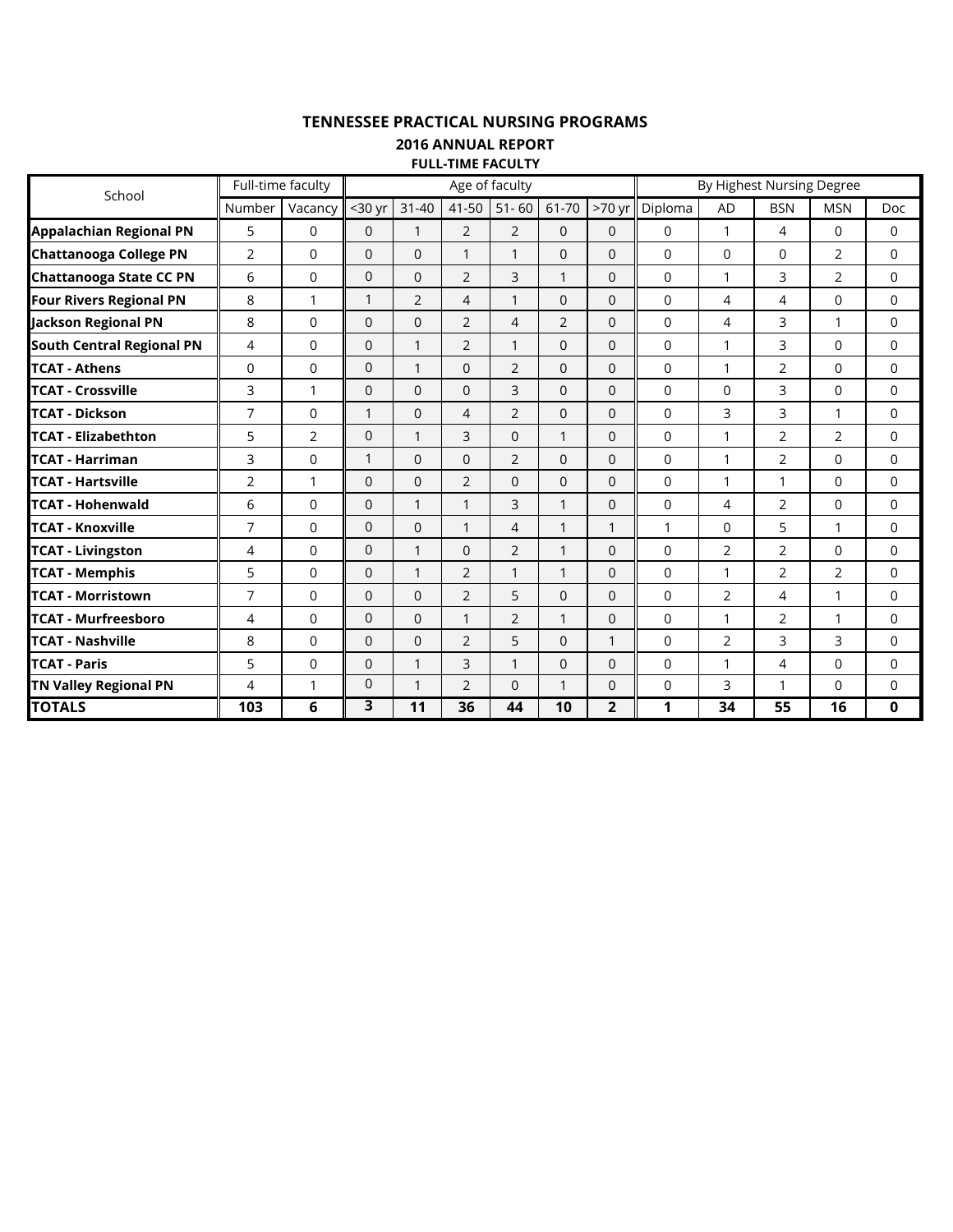### **TENNESSEE PRACTICAL NURSING PROGRAMS 2016 ANNUAL REPORT PART-TIME FACULTY**

| School                           |                | <b>Part-time faculty</b> |                |                |                | Age of faculty |                | <b>By Highest Nursing Degree</b> |              |                |                |             |             |
|----------------------------------|----------------|--------------------------|----------------|----------------|----------------|----------------|----------------|----------------------------------|--------------|----------------|----------------|-------------|-------------|
|                                  | Number         | Vacancy                  | <30 yr         | $31 - 40$      | 41-50          | $51 - 60$      | 61-70          | $>70$ yr                         | Diploma      | <b>AD</b>      | <b>BSN</b>     | <b>MSN</b>  | <b>Doc</b>  |
| <b>Appalachian Regional PN</b>   | 1              | 1                        | $\mathbf 0$    | 1              | $\Omega$       | $\Omega$       | $\Omega$       | 0                                | $\Omega$     | $\mathbf{1}$   | 0              | $\Omega$    | 0           |
| <b>Chattanooga College PN</b>    | $\overline{7}$ | $\Omega$                 | $\overline{0}$ | $\mathbf{1}$   | $\overline{2}$ | $\Omega$       | 1              | 3                                | $\Omega$     | $\mathbf{1}$   | 4              | $\Omega$    | 0           |
| <b>Chattanooga State CC PN</b>   | 2              | $\Omega$                 | $\overline{0}$ | $\Omega$       | $\Omega$       | $\Omega$       | 1              | $\mathbf{1}$                     | $\Omega$     | $\Omega$       | $\mathbf{1}$   | $\Omega$    | 0           |
| <b>Four Rivers Regional PN</b>   | 3              | 4                        | $\mathbf 0$    | $\mathbf{1}$   | $\mathbf{1}$   | $\mathbf{1}$   | $\mathbf 0$    | $\Omega$                         | $\Omega$     | 2              | $\mathbf{1}$   | $\mathbf 0$ | 0           |
| <b>Jackson Regional PN</b>       | $\overline{7}$ | $\overline{2}$           | $\mathbf{1}$   | 1              | $\overline{2}$ | 1              | 1              | 1                                | 1            | $\overline{2}$ | 3              | 1           | 0           |
| <b>South Central Regional PN</b> | 1              | 0                        | $\mathbf 0$    | $\mathbf 0$    | 1              | $\Omega$       | $\Omega$       | 0                                | $\Omega$     | $\mathbf{1}$   | 0              | $\Omega$    | 0           |
| <b>TCAT - Athens</b>             | 1              | 0                        | $\mathbf 0$    | $\Omega$       | $\Omega$       | 1              | $\Omega$       | 0                                | $\Omega$     | $\mathbf{1}$   | 0              | $\Omega$    | $\Omega$    |
| <b>TCAT - Crossville</b>         | 5              | $\Omega$                 | $\mathbf 0$    | $\Omega$       | $\Omega$       | $\mathbf{1}$   | $\overline{2}$ | $\overline{2}$                   | 1            | $\mathbf{1}$   | 3              | $\Omega$    | 0           |
| <b>TCAT - Dickson</b>            | 5              | $\Omega$                 | $\mathbf 0$    | $\Omega$       | 3              | $\mathbf{1}$   | $\mathbf{1}$   | $\Omega$                         | $\Omega$     | 2              | 3              | $\Omega$    | $\Omega$    |
| <b>TCAT - Elizabethton</b>       | 6              | $\Omega$                 | $\mathbf 0$    | $\mathbf{1}$   | 3              | $\Omega$       | $\Omega$       | $\overline{2}$                   | $\Omega$     | $\mathbf{1}$   | 5              | $\Omega$    | $\Omega$    |
| <b>TCAT - Harriman</b>           | 3              | $\mathbf{1}$             | $\mathbf 0$    | $\overline{0}$ | 3              | $\Omega$       | $\Omega$       | $\Omega$                         | $\Omega$     | 3              | 0              | $\Omega$    | $\mathbf 0$ |
| <b>TCAT - Hartsville</b>         | $\overline{2}$ | $\mathbf{1}$             | $\overline{0}$ | $\Omega$       | $\overline{2}$ | $\mathbf{0}$   | $\Omega$       | $\Omega$                         | $\Omega$     | $\mathbf{1}$   | $\mathbf{1}$   | $\Omega$    | 0           |
| <b>TCAT - Hohenwald</b>          | $\mathbf 0$    | $\Omega$                 | $\mathbf 0$    | $\Omega$       | $\Omega$       | $\Omega$       | $\Omega$       | $\Omega$                         | $\Omega$     | $\Omega$       | $\Omega$       | $\Omega$    | 0           |
| <b>TCAT - Knoxville</b>          | $\overline{7}$ | $\mathbf 0$              | $\mathbf 0$    | $\mathbf{1}$   | $\Omega$       | 5              | 1              | $\Omega$                         | $\mathbf{1}$ | 0              | 5              | 1           | 0           |
| <b>TCAT - Livingston</b>         | 1              | $\mathbf{1}$             | $\overline{0}$ | $\Omega$       | $\Omega$       | $\Omega$       | 1              | 0                                | $\Omega$     | $\mathbf{1}$   | 0              | $\Omega$    | $\Omega$    |
| <b>TCAT - Memphis</b>            | 2              | $\Omega$                 | $\mathbf 0$    | $\mathbf 0$    | $\mathbf 0$    | 1              | 1              | 0                                | $\Omega$     | $\Omega$       | $\overline{2}$ | $\Omega$    | 0           |
| <b>TCAT - Morristown</b>         | 4              | 0                        | $\mathbf 0$    | $\mathbf{1}$   | $\mathbf{1}$   | $\mathbf{1}$   | 1              | $\Omega$                         | $\Omega$     | $\mathbf{1}$   | $\overline{2}$ | 1           | 0           |
| <b>TCAT - Murfreesboro</b>       | 1              | 0                        | $\mathbf 0$    | $\overline{0}$ | 1              | $\mathbf{0}$   | $\Omega$       | 0                                | $\mathbf 0$  | $\mathbf{1}$   | 0              | $\Omega$    | 0           |
| <b>TCAT - Nashville</b>          | 1              | 0                        | $\mathbf 0$    | 1              | $\Omega$       | $\Omega$       | $\Omega$       | 0                                | 0            | $\Omega$       | $\mathbf{1}$   | $\Omega$    | 0           |
| <b>TCAT - Paris</b>              | $\overline{2}$ | $\Omega$                 | $\mathbf 0$    | $\mathbf{0}$   | $\mathbf{1}$   | $\Omega$       | 1              | $\Omega$                         | $\Omega$     | $\mathbf{1}$   | $\mathbf{1}$   | 0           | $\Omega$    |
| <b>TN Valley Regional PN</b>     | 8              | 2                        | $\mathbf{1}$   | $\overline{2}$ | 3              | $\mathbf{1}$   | 1              | 0                                | $\mathbf 0$  | 7              | 1              | $\Omega$    | 0           |
| <b>TOTALS</b>                    | 69             | 15                       | $\overline{2}$ | 10             | 23             | 13             | 12             | 9                                | 3            | 27             | 33             | 3           | 0           |